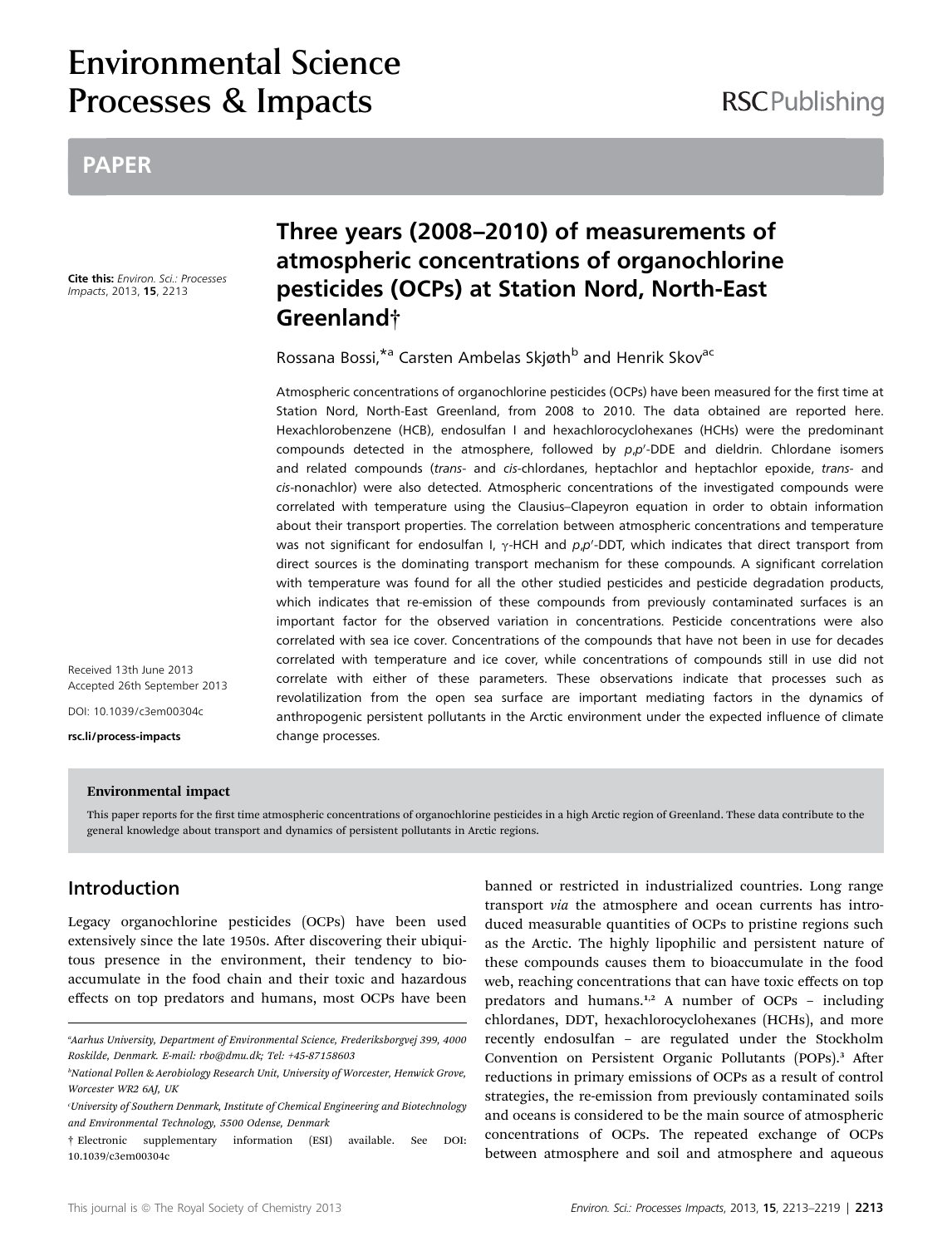compartments leads to the process commonly known as the "grasshopper effect", ending with the presence of OCPs in the environment of the cold Polar Regions.<sup>4</sup> Another mechanism by which OCPs and other POPs are remobilized is the melting of the cryosphere, where POPs have been previously accumulated, and their consequent release to open ocean water and the atmosphere.<sup>5</sup> Some OCPs are still in use as e.g. endosulfan<sup>6</sup> or DDT, which are used in developing countries for disease vector control.<sup>3</sup> Thus, primary emission of these compounds can still contribute to OCP concentrations in the atmosphere of remote regions.

OCPs have been detected in various compartments of the Greenlandic ecosystem with increasing concentrations in the marine food-web.<sup>7</sup> OCPs have previously been measured in a two year study (2004–2005) in the atmosphere of Nuuk, South-West Greenland.<sup>8</sup> Greenland is exposed to the long range atmospheric transport (LRT) of pollutants from both the North American and the Eurasian continents. However, the long range transport of air pollution in general has a much lower impact on the west coast than on the east coast of Greenland.<sup>8-11</sup> Sources in Eurasia dominate the observed concentrations of anthropogenic pollutants at Station Nord, a monitoring station placed in North-East Greenland.10,11 Atmospheric measurements carried out at Station Nord in the periods 1990–2001<sup>10</sup> and 2006–2010<sup>12</sup> have shown that this region is burdened with considerable atmospheric pollutants, consisting of a wide variety of acidic and toxic compounds, which originate from mid-latitude industrial areas.<sup>10,12,13</sup>

In the present study, atmospheric measurements of OCPs have been carried out at Station Nord, constituting the Danish atmospheric part of the Arctic Monitoring and Assessment Programme (AMAP). These data contribute to the AMAP longterm measurement of POPs, intended to facilitate assessment of their transport and presence in the Arctic atmosphere and evaluation of the consequences of international control measures.<sup>14</sup> The results of atmospheric measurements of OCPs at Station Nord are reported here for the period 2008–2010. The aim of the study was to obtain measured concentrations of OCPs in North-East Greenland for use in assessing seasonal variations and – ultimately – long term trends, as well as to find indications of long range transport versus reemission from the local/regional area.

### Experimental

#### 2.1 Air sampling

Station Nord (81°36′ N latitude and 16°40′ W longitude; 24 m above sea level) is located in North-East Greenland (Fig. 1) and is only accessible courtesy of the Royal Danish Air Force. The general meteorological pattern at the site is described elsewhere.<sup>15</sup> Weekly air samples of about 5000  $m<sup>3</sup>$  are collected once a month using a High Volume Sampler (Digitel, Hegnau, Switzerland) operating at a flow rate of 0.5  $m^3$  min<sup>-1</sup>. The sampler is placed in a hut and equipped with a heated sampling head (outside) for sampling total suspended particles. Via a stainless steel tube, sampled air is thereafter led into a  $PM_{10}$  head that is located inside the hut before finally reaching a particle filter and a cartridge. The



Fig. 1 Map of Greenland with Station Nord.

impactor surface in the  $PM_{10}$  head is coated with silicone grease to avoid the bounce-off of larger particles. The grease is replaced 4 times a year during maintenance visits. A 15 cm diameter quartz fiber filter is used for particle collection, and a polyurethane foam/ XAD-2/polyurethane foam cartridge is used for vapor phase collection. The polyurethane foam and XAD-2 are cleaned before use by Soxhlet extraction for 8 hours using dichloromethane as the solvent. Quartz filters are baked at 450  $^{\circ}$ C for 24 hours. After sampling, cartridges and filters are kept at  $-20$  °C. For the chemical analysis, it was decided that the filter and the PUF sandwich should be combined for each sample, as the temperature in the hut (+15  $^{\circ} \mathrm{C}$ ) could be up to 70  $^{\circ} \mathrm{C}$  higher than ambient temperature and thus disturb the equilibrium between gas phase and particle bound phase.

#### 2.2 Analytical method

Before extraction, each sample was spiked with a mixture of <sup>13</sup>C-isotope labelled OCP standards (Cambridge Isotope Laboratories, Tewksbury, MA, USA). The samples were then Soxhlet extracted with *n*-hexane/acetone  $(4:1, v/v)$ , and cleaned on silica columns. The extract was evaporated until nearly dry, and reconstituted in isooctane with  ${}^{13}C_6$ -PCB-53 (Cambridge Isotope Laboratories) added as a recovery standard. Identification and quantification of the target compounds were performed with a GC-HRMS (DFS, Thermo Scientific, Bremen, Germany). The HRMS was operated at a resolution of 10 000 in electron impact ionization mode (EI) at 45 eV. Two  $m/z$  values were monitored for each compound. The criteria for identification were based on the retention time of the analyte compared to that of a certified standard  $(\pm 20\%)$  and the isotope ratio of the two monitored  $m/z$  values ( $\pm 20\%$  of the theoretical value). The list of the analyzed compounds and the details of the analytical method are available in the ESI.†

#### 2.3 Quality assurance and quality control (QA/QC)

Laboratory and field blanks were extracted following the same procedure as the samples. Three laboratory blank and three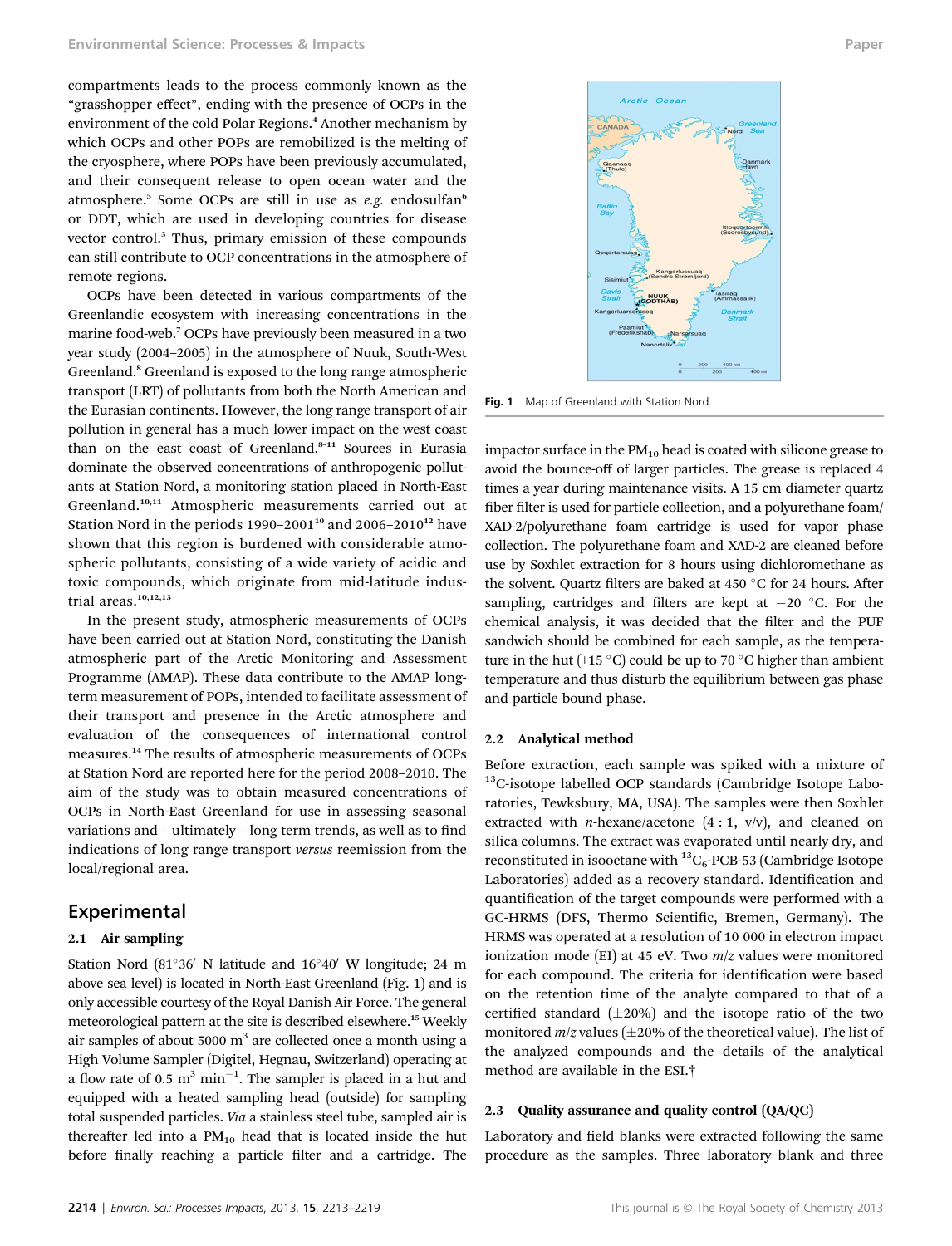varied from a yearly average of 29 to 72 pg  $\mathrm{m}^{-3},$  so the present

field blank samples were extracted for each sampling year. Concentrations of target analytes in samples were corrected for recovery of corresponding or similar labeled surrogate standards. Recoveries of the labeled surrogate standards are presented in Table 2 ESI.† The uncertainty based on the results of interlaboratory comparison and calculated by the method described by Magnusson et al.<sup>16</sup> was within 23 and 55% at 95% confidence interval.

## Results and discussion

#### 3.1 OCP concentrations and seasonal variations

Atmospheric concentrations (sum of gas and particulate phases) of the analyzed OCPs are summarized in Table 1. One weekly sample was available for each month from 2008 to 2010. The number of samples was reduced to seven in 2009 due to technical problems with the high volume sampler. No attempt to distinguish between gas phase and particulate bound compounds has been made since the sampler and part of the sampler inlet were kept at room temperature and thus the particle/gas phase distribution of the compounds in the sample does not reflect the distribution in the atmosphere, see Section 2.2.

In the present study, the highest recorded concentrations were for HCB, with an average of 79.5 pg  $\text{m}^{-3}$  and a range from 1.15 to 159 pg m $^{-3}$ . Atmospheric concentrations measured from 2000 to 2005 at Alert (Canadian Arctic) and Zeppelin (Svalbard)

**Table 1** Mean and median concentrations, concentration ranges (pg  $m^{-3}$ ), the number of samples above the detection limit (N) and the method detection limit (MDL) for the compounds measured from 2008–2010 at Station Nord. Samples below the detection limit were assigned half of the detection limit value<sup>a</sup>

| Compound           | Mean  | Median | Range           | N            | MDL   |
|--------------------|-------|--------|-----------------|--------------|-------|
|                    |       |        |                 |              |       |
| α-HCH              | 8.9   | 8.9    | $0.15 - 12.0$   | 32           | 0.001 |
| $\beta$ -HCH       | 0.004 | 0.001  | $0.001 - 0.02$  | 9            | 0.001 |
| $\gamma$ -HCH      | 1.27  | 0.94   | $0.07 - 11.8$   | 32           | 0.001 |
| δ-HCH              | 0.008 | 0.005  | $0.001 - 0.05$  | 16           | 0.001 |
| Hexachlorobenzene  | 79.5  | 81.4   | $1.15 - 159$    | 32           | 0.001 |
| Heptachlor         | 0.148 | 0.057  | $0.001 - 1.14$  | 33           | 0.001 |
| Heptachlor epoxide | 0.64  | 0.65   | $0.074 - 1.50$  | 32           | 0.001 |
| Aldrin             | 0.002 | 0.001  | $0.001 - 0.027$ | 6            | 0.001 |
| Dieldrin           | 1.69  | 1.17   | $0.23 - 17.0$   | 32           | 0.001 |
| Endrin             | 0.018 | 0.001  | $0.001 - 0.19$  | 8            | 0.001 |
| trans-Chlordane    | 0.24  | 0.21   | $0.017 - 1.03$  | 32           | 0.002 |
| cis-Chlordane      | 0.55  | 0.60   | $0.013 - 1.39$  | 32           | 0.001 |
| trans-Nonachlor    | 0.39  | 0.38   | $0.001 - 1.59$  | 31           | 0.001 |
| cis-Nonachlor      | 0.05  | 0.04   | $0.002 - 0.16$  | 24           | 0.002 |
| Endosulfan I       | 3.8   | 3.1    | $0.11 - 14.1$   | 32           | 0.004 |
| Endosulfan II      | 0.083 | 0.003  | $0.006 - 0.62$  | 10           | 0.006 |
| Endosulfan sulfate | 0.090 | 0.002  | $0.005 - 0.97$  | 8            | 0.005 |
| $o, p'$ -DDE       | 0.029 | 0.007  | $0.001 - 0.170$ | 16           | 0.001 |
| $p, p'$ -DDE       | 2.7   | 0.42   | $0.073 - 24$    | 32           | 0.002 |
| $o, p'$ -DDD       | 0.30  | 0.064  | $0.001 - 6.2$   | 28           | 0.001 |
| $p, p'$ -DDD       | 0.32  | 0.063  | $0.001 - 6.2$   | 29           | 0.001 |
| $o,p'$ -DDT        | 0.30  | 0.169  | $0.001 - 4.0$   | 30           | 0.001 |
| $p, p'$ -DDT       | 0.51  | 0.22   | $0.003 - 5.8$   | 34           | 0.003 |
| Endrin ketone      | ND    | ND     | ND              | $\Omega$     | 0.003 |
| Metoxychlor        | ND    | ND     | ND              | $\mathbf{0}$ | 0.003 |

 $a$  ND = not detected.

dataset is at the high end for Arctic sites but comparable with values obtained at the two other high Arctic stations.<sup>14</sup> HCB concentrations showed a weak seasonality at Station Nord, with slightly higher concentrations in summer. Su et al.<sup>17</sup> observed that HCB concentrations at five Arctic stations were not influenced by variation of ambient temperature. Kallenborn et al.<sup>18</sup> suggested that the expected high evaporation rates of HCB in the summer months are counterbalanced by increased photochemical degradation. However, the atmospheric lifetime of HCB determined by the reaction with OH radicals is 940 days.<sup>19</sup> Thus, photochemical degradation would probably not be a key mediating process for the observed variation in atmospheric concentrations of HCB. The average annual concentrations of  $\alpha$ -HCH and  $\gamma$ -HCH

measured at Station Nord were 8.9 and 1.27 pg  $m^{-3}$ , respectively. The other isomers,  $\beta$ -HCH and  $\delta$ -HCH, were only sporadically detected at very low concentrations (average: 0.004 and 0.008 pg m<sup>-3</sup>). After 2000,  $\alpha$ -HCH concentrations in the Arctic atmosphere have declined to about 20–30 pg  $m^{-3}$  and below,<sup>14</sup> as the usage of technical HCH has constantly decreased since the 1980s and practically ceased worldwide.<sup>20</sup> The global usage of lindane also declined significantly between the 1980s and 1990s. Canada and the European Union banned the use of lindane in 2004.  $\alpha$ -HCH and  $\gamma$ -HCH concentrations measured at Station Nord were at the lower end of the respective ranges reported for these compounds at other high Arctic stations over the period  $2000-2006$ ,<sup>14,18</sup> but we believe that this reflects a continuous decrease in their atmospheric concentrations rather than to geographical differences.

The  $\alpha/\gamma$ -HCH ratio has previously been used to trace the sources of technical HCH and lindane.<sup>14,17,18</sup> The higher water partition of  $\gamma$ -HCH and its shorter residence time in the atmosphere compared to that of  $\alpha$ -HCH result in relatively higher  $\alpha$ -HCH concentrations in the atmosphere when HCH has aged. The  $\alpha/\gamma$ -HCH ratios typically observed in the Arctic range were from 3.0 to 6.3.<sup>21</sup> The highest annual average  $\alpha/\gamma$ -HCH ratio (8.0) was observed at Alert in 2004.<sup>14</sup> The average annual  $\alpha/\gamma$ -HCH ratio observed in the present study was 12.8, which is higher than the ratios reported for the other Arctic stations. The size of the ratio measured at Station Nord implies that the present data are more recent and that re-volatilization of a-HCH from secondary sources (e.g. contaminated sediments, soil and water surfaces) is the predominant process controlling a-HCH concentrations.

Seasonal variations were observed at Station Nord for  $\alpha$ -HCH and  $\gamma$ -HCH (Fig. 2). Higher  $\alpha$ -HCH concentrations were observed from August to November, while  $\gamma$ -HCH concentrations were lower in the warm season (from May to August) and higher from September through the winter season. However, the bimodal seasonal cycle of  $\gamma$ -HCH observed at Alert, Zeppelin, Kinngait and Barrow,<sup>14,22</sup> with a spring maximum event and relatively higher concentrations in September–October, was not observed at Station Nord. The spring and fall peak concentrations were attributed to pesticide application in spring and the tilling of soil in the fall in the last two cited studies.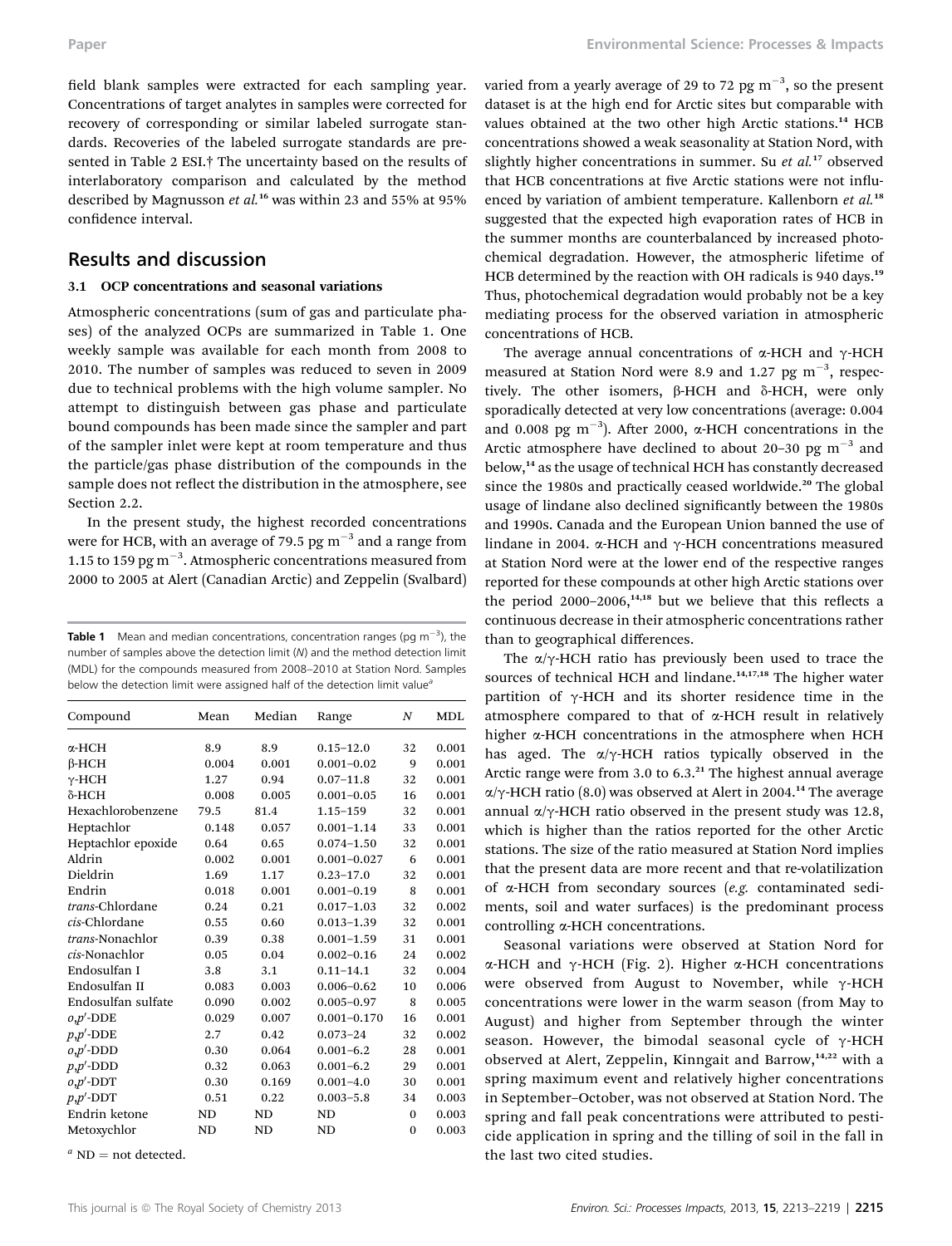

Endosulfan-I was detected in all analysed samples (average: 3.8 pg m $^{-3}$ ), while endosulfan-II was only detected in 1/3 of the samples (average: 0.083 pg  $\text{m}^{-3}$ ). Technical endosulfan, a pesticide that is still in use, is a mixture of 7 : 3 endosulfan-I and endosulfan II. In the atmosphere, the concentrations of endosulfan II are generally 1–100 times lower than those of endosulfan I, and concentrations of the corresponding degradation product endosulfan sulphate are even lower. Endosulfan sulphate was only sporadically detected, with an average concentration of 0.09 pg  $m^{-3}$ . Comparable endosulfan I concentrations have been measured at Alert, with annual average values ranging from 3.3 (in 1993) to 5.4 (in 2003) pg  $m^{-3}$ .<sup>14</sup> These concentrations are in agreement with an average annual concentration of endosulfan I of 4.6 pg  $m^{-3}$  predicted by the model CliMoChem in the Arctic zones (70–90° N).<sup>23</sup>

A seasonal pattern of endosulfan I in the atmosphere, characterized by elevated concentrations in October–November and to a lesser extent in April–May, has been observed at Alert and Kinngait.<sup>24,25</sup> A similar pattern was observed in the present study, where concentrations peaked in April–May and rose again in September–October (Fig. 1 ESI†). A similar seasonal pattern is observed for a large number of compounds $10,12$  at Station Nord and has been explained by long range transport from mid-latitudes, mostly from Eurasia.

The two main components of technical chlordane, the stereoisomers trans-chlordane (TC) and cis-chlordane (CC), were detected in all samples from Station Nord, with average mean respective concentrations of 0.24 and 0.55 pg  $m^{-3}$  and an average TC/CC ratio of 0.43. These values are comparable to those measured at Alert and Zeppelin in 2000–2006.<sup>14</sup> Technical chlordane also contains trace amounts of heptachlor, transnonachlor (TN) and cis-nonachlor (CN). Heptachlor has also been manufactured on its own as an insecticide. The degradation product of heptachlor, heptachlor epoxide, was detected in all samples with an average concentration of 0.64 pg  $m^{-3}$ , a value close to the average concentration of CC (0.55 pg  $\mathrm{m}^{-3}$ ). Concentrations of heptachlor are usually below the detection limit in the Arctic atmosphere, since heptachlor is rapidly transformed to heptachlor epoxide.<sup>25</sup> However, heptachlor was detected in 30 out of 32 samples in the present study. The average annual concentration of trans-nonachlor was 0.39 pg  $m^{-3}$ , while *cis*-nonachlor concentrations were mostly close to

the detection limit. Concentrations of all chlordane-related compounds showed seasonal variation, with relatively higher concentrations in the periods April–June and August–October (Fig. 2 ESI†).

Among DDTs and transformation products,  $p,\!p^\prime\text{-DDE}$  (mean: 2.7 pg  $\text{m}^{-3}$ ) was the most abundant compound, followed by  $o,p'$ -DDT and  $p,p'$ -DDT (mean: 0.30 and 0.51 pg m<sup>-3</sup>, respectively). The average annual ratio  $p_{\rm t}p^{\prime}$ -DDT/ $p_{\rm t}p^{\prime}$ -DDE was 0.40, which indicates that DDTs have aged when arriving at these latitudes.<sup>25</sup> Unusually high concentrations of  $p, p'$ -DDE (range: 10.5-24.3 pg  $m^{-3}$ ) were observed in August, September and December 2009 and again in June 2010, whilst the annual arithmetic mean concentration was 2.4 pg  $m^{-3}$  (Fig. 1 ESI†). Observed annual arithmetic mean  $p, p'$ -DDE concentrations at Zeppelin have been below 1 pg  $m^{-3}$  since the year 2000,<sup>26</sup> with the exception of 2004 when the mean concentration was 2.32 pg  $m^{-3}$ . High  $p$ , $p'$ -DDE concentrations were also observed at Zeppelin for the period June–December, reaching a maximum of 28 pg  $m^{-3}$  in August and September 2004. Elevated DDT concentrations were apparent in 2004 at both Canadian and Norwegian monitoring stations (Alert and Zeppelin). The high values may arise from transport episodes associated with regional sources or events such as boreal forest fires, which can release POPs previously deposited on the soil surface to the atmosphere.<sup>26</sup> The seasonal profiles of  $p, p'$ -DDT measured at Station Nord showed a clear peak in June followed by a rapid decrease in July–August.

Dieldrin was detected in all samples with an average concentration of 1.69 pg  $m^{-3}$ , while aldrin and endrin were detected in very few samples and were close to the detection limit. Atmospheric concentrations of dieldrin have decreased in the Arctic to approximately 50% between the 1990s and 2000 (ref. 14 and 25) after dieldrin and aldrin were banned in the USA and Europe in the late 1970s. The average concentration measured at Station Nord is closer to the average concentrations measured at Alert in the 1990s. The occurrence of dieldrin in the atmosphere is mainly due to re-emission from historically treated soils and the use of aldrin, which can be converted to dieldrin in the environment.<sup>27</sup> In agreement with this statement, slightly higher dieldrin concentrations were observed between May and August (Fig. 1 ESI†).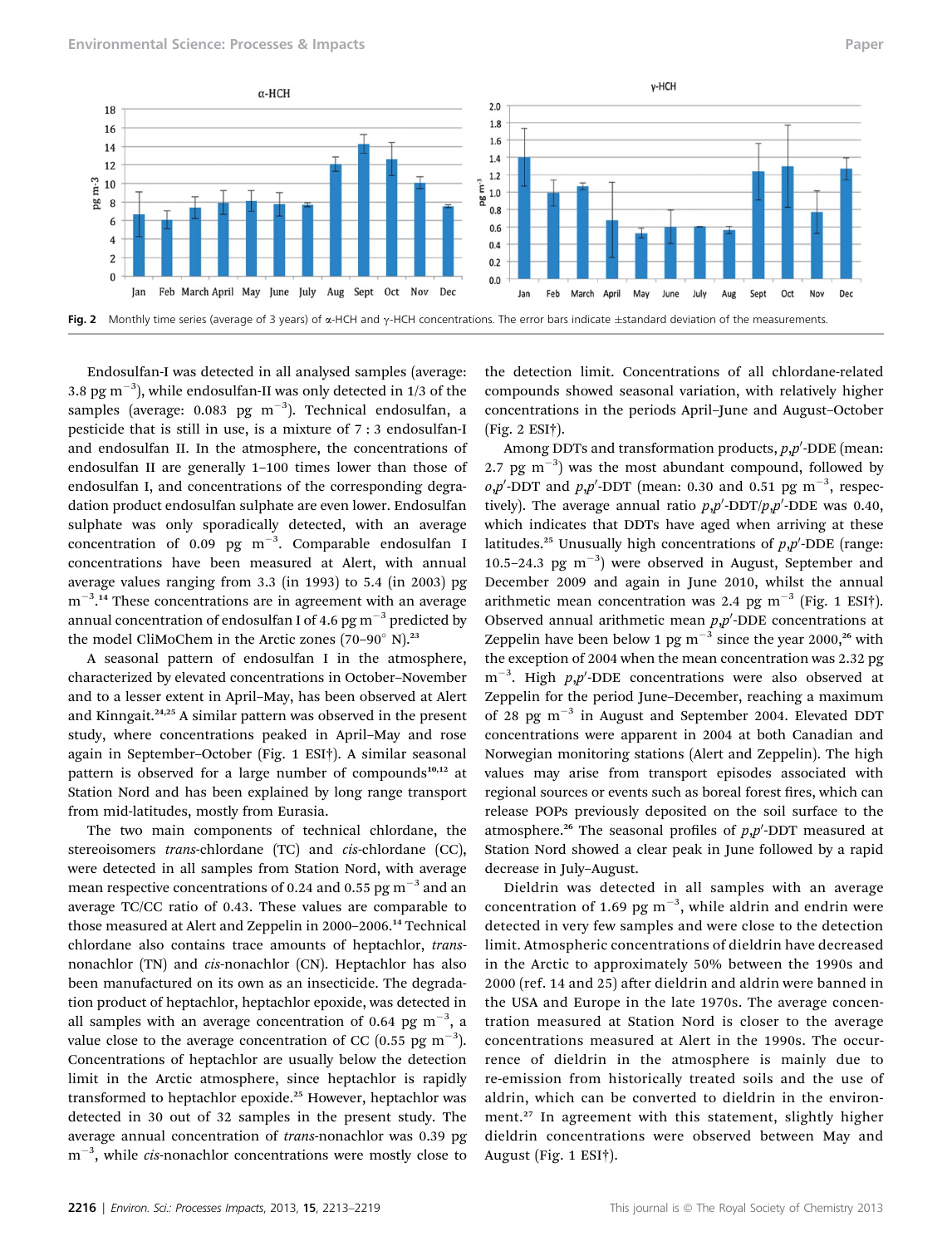#### 3.2 Correlation with temperature and ice cover

The equilibrium between compounds adsorbed on surfaces and their concentrations in the atmosphere can be described by the Clausius–Clapeyron equation. Once in the atmosphere, the compounds will be distributed between gas phase and particle bound phase. We are measuring typically 1000 particles per cm<sup>3</sup> at Station Nord, with most being  $\langle PM_{10}$  (unpublished results). The particle surface area concentration close to the earth's surface can therefore be considered to be zero and ignored. The slope of the logarithm (log) of the concentration of a compound *versus* reciprocal temperature  $(1/T)$  can thus be used to interpret the relative importance of volatilization from local surfaces versus long-range transport.<sup>8,28-30</sup> A statistically significant relationship at the 95% confidence level between log  $C$  and  $1/T$  with a negative slope indicates that the re-volatilisation surface is an important mediating factor for the atmospheric concentration of a compound. The statistical results of the linear correlation of the measured concentrations of OCPs with temperature, following the Clausius–Clapeyron equation, are listed in Table 2. The parameters used for calculating the t-values were obtained using the function LINEST in Excel.

Ice cover is also an important factor that may have an influence on atmospheric concentrations of persistent pollutants, and thus the measured concentrations were also tested against ice cover (Table 2). Monthly ice cover data were obtained from the NOAA website (http://www.arctic.noaa.gov/detect/iceseaice.shtml).

HCB concentrations at Station Nord followed the Clausius– Clapeyron equation (Table 2) but were not correlated with ice cover. However, according to the  $R^2$  value (0.17) only 17% of the variation in the Clausius–Clapeyron equation can be explained.

Measurements of atmospheric and surface water HCB concentrations carried out in the Arctic Ocean<sup>31</sup> have shown that HCB was closer to showing equilibrium between air and water compared to the other OCPs. The lack in seasonal variation, the weak correlation with temperature, and the absence

Table 2 Temperature dependence of concentrations of OCPs obtained with the Clausius–Clapeyron (CC) equation and the significance of compound concentrations towards ice cover. The following parameters are shown:  $N =$  degree of freedom;  $R^2$  = correlation coefficient; p value = significance at 0.05 level using Student's t-test

| Compound                | N  | CC equation |                | Ice cover |                |
|-------------------------|----|-------------|----------------|-----------|----------------|
|                         |    | $R^2$       | Sign.          | $R^2$     | Sign.          |
| $\alpha$ -HCH           | 30 | 0.23        | Yes            | 0.43      | Yes            |
| $\gamma$ -HCH           | 30 | 0.02        | N <sub>0</sub> | 0.07      | No             |
| Hexachlorobenzene       | 28 | 0.17        | Yes            | 0.01      | No             |
| Heptachlor              | 26 | 0.52        | Yes            | 0.16      | Yes            |
| Heptachlor epoxide      | 30 | 0.35        | Yes            | 0.23      | Yes            |
| Dieldrin                | 30 | 0.44        | Yes            | 0.14      | Yes            |
| <i>trans-Chlordane</i>  | 30 | 0.14        | Yes            | 0.01      | No             |
| cis-Chlordane           | 30 | 0.25        | Yes            | 0.10      | Yes            |
| <i>trans</i> -Nonachlor | 29 | 0.20        | Yes            | 0.00      | N <sub>0</sub> |
| Endosulfan I            | 30 | 0.06        | No             | 0.00      | No             |
| $p, p'$ -DDE            | 30 | 0.04        | N <sub>0</sub> | 0.03      | No             |
| $p, p'$ -DDT            | 28 | 0.27        | Yes            | 0.11      | Yes            |

of correlation with ice cover suggest that HCB concentrations are not substantially influenced by re-emission, and for a large part, HCB concentrations might still be controlled by primary sources (e.g. byproducts of chlorinated chemicals and incomplete combustion processes). This is further enforced by its very long atmospheric lifetime and high vapour pressure.

a-HCH was found to follow the CC equation and was the compound with the strongest negative correlation with ice cover (Fig. 3).

According to Wania and Mackay,<sup>32</sup> about half of the global  $\alpha$ -HCH inventory remains in the Arctic Ocean. In fact, net reevaporation of  $\alpha$ -HCH from sea to air has been found to be the prevailing process in the Arctic environment.<sup>33,34</sup> The lower volatility and higher water solubility of  $\gamma$ -HCH combined with the decreased use of this pesticide in almost all countries may explain the relatively lower concentrations of  $\gamma$ -HCH compared with a-HCH concentrations observed at Station Nord from 2008 to 2010.  $\gamma$ -HCH concentrations did not follow the Clausius-Clapeyron equation, and were not correlated with ice cover either. The  $\alpha/\gamma$ -HCH ratio may further increase in the future due to increased remobilisation of the  $\alpha$ -HCH trapped in the Arctic Ocean following the retreat of sea ice, melt of glaciers and melt and erosion of permafrost areas together with a global decrease in the use of lindane. The lack of temperature dependency for  $\gamma$ -HCH concentrations was also observed by Hung et al.<sup>35</sup> in the Canadian Arctic, which indicates that the LRT input from source regions is still the dominating contributor to Arctic air.

No significant correlation was observed between temperature or ice cover and endosulfan I concentrations (Table 2), which agrees with the long range transport of endosulfan from remote source regions.

All the chlordane-related compounds followed the Clausius–Clapeyron equation, but only CC showed a negative correlation with ice cover (Table 2). The strongest correlation with temperature was found for heptachlor and heptachlor epoxide ( $R^2 = 0.52$  and 0.35, respectively), indicating that re-volatilization from surfaces is the main factor governing the presence of these compounds in the atmosphere. The correlation between  $1/T$  and the concentration for heptachlor is shown in Fig. 4.



Fig. 3 Correlation between ice cover and  $\alpha$ -HCH concentration.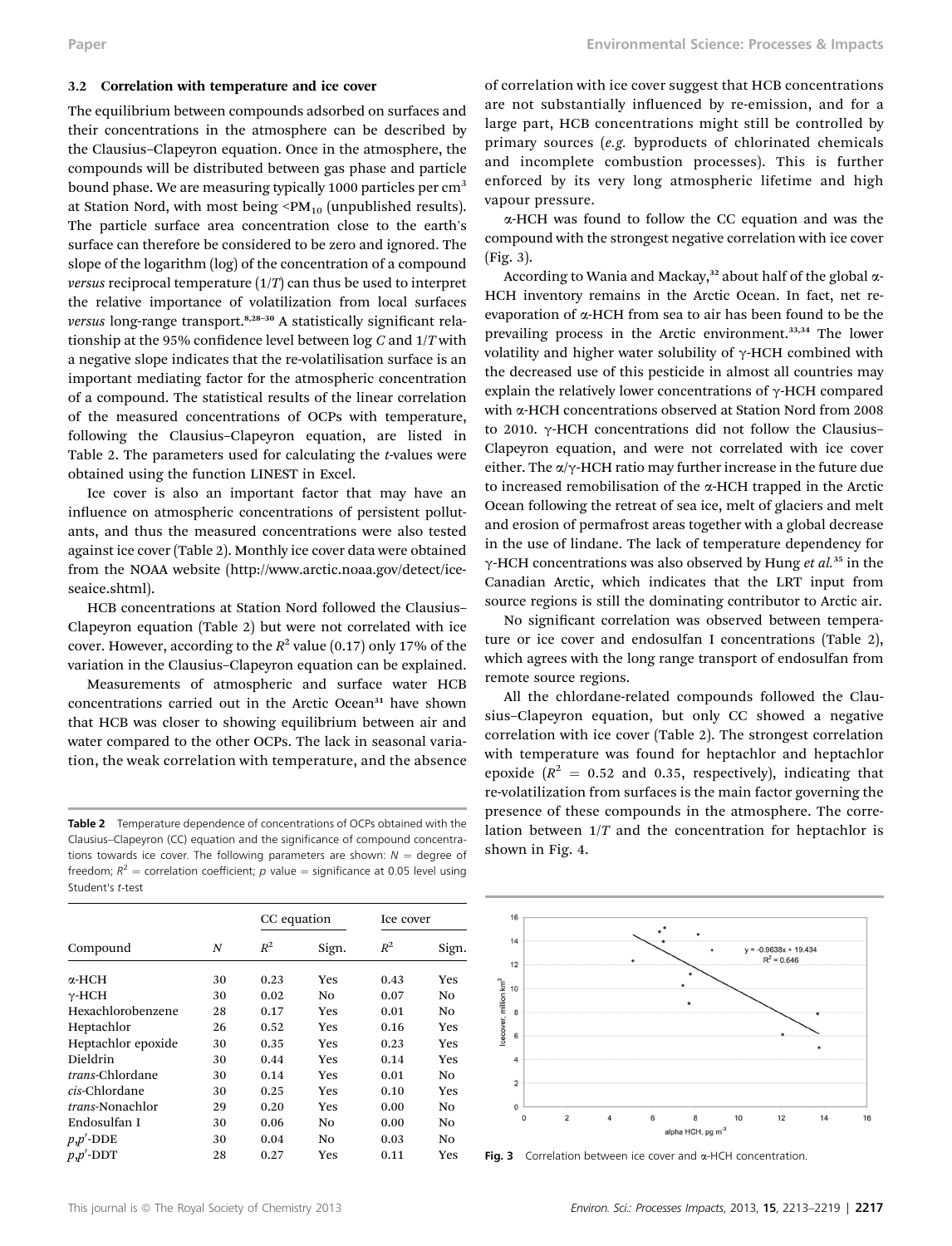

Some direct input from source regions via air masses from the Asian continent cannot be excluded for the main components of technical chlordane (TC, CC and TN), as observed during the transport episode in August 2009 when high concentrations of  $\gamma$ -HCH (11.763 pg m<sup>-3</sup>), dieldrin (16.970 pg  $\text{m}^{-3}$ ), p,p'-DDE (15.710 pg  $\text{m}^{-3}$ ) and p,p'-DDT (5.847 pg  $\text{m}^{-3}$ ) were detected in the same sample.

The higher  $p_{\rm *}p^{\prime}$ -DDT concentrations measured in the summer period at Station Nord are consistent with the significant correlation with temperature and negative correlation with ice cover (Table 2). The  $R^2$  value (0.27) can only account for about 27% of DDT in the Clausius–Clapeyron equation, meaning that LRT sources may not be excluded.  $p,\!p^\prime\text{-DDE}$ concentrations were not correlated with temperature, indicating a predominance of LRT rather than re-emission.

Dieldrin concentrations were significantly correlated with both ambient temperature and ice cover.

### **Conclusions**

This study reports measurements of atmospheric OCPs at Station Nord, North-East Greenland for the period 2008–2010. The measured concentrations for most compounds are comparable to those found during the last decade at other high Arctic stations such as Alert and Zeppelin. The seasonal patterns of pesticide concentrations observed at Station Nord are also in agreement with those found in other circumpolar studies.

The correlation between atmospheric concentrations and temperature was not significant for endosulfan,  $\gamma$ -HCH and  $p,\!p^\prime\text{-DDT}\!,$  which indicates the predominance of transport from primary sources rather than re-evaporation from contaminated surfaces for these compounds. This is in agreement with the fact that at least two of the compounds (endosulfan and DDT) are still in use.  $\gamma$ -HCH is nearly phased out worldwide, but some use of old stocks of lindane cannot be excluded.

The rest of the compounds followed the Clausius–Clapeyron equation, and most of them correlated negatively with ice cover. This finding is very important as it is expected that POPs trapped in or under sea ice will be released in the future when sea ice cover decreases. The result of this study may therefore represent a new problem with respect to the melt of sea ice.

## Acknowledgements

This work was financially supported by the Aarhus University Research Foundation and the Danish Environmental Protection Agency (DANCEA funds for environmental support to the Arctic region). The findings and conclusions presented here do not necessarily reflect the views of the agency. The Royal Danish Air Force is gratefully acknowledged for providing transport to Station Nord, and the authors in particular wish to thank the staff at Station Nord for excellent support during sampling. This work was supported by NordForsk as part of the Nordic Centre of Excellence Cryosphere Atmosphere Interactions in an Arctic Changing Climate (CRAICC). Bjarne Jensen, Hans Ahleson, Henrik Madsen, Keld Mortensen, Inga Jensen and Christel Christoffersen are gratefully acknowledged for technical support to sampling and laboratory analysis.

## Notes and references

- 1 R. J. Letcher, J. O. Bustnes, R. Dietz, B. M. Jenssen, E. H. Jørgensen, C. Sonne, J. Verreault, M. M. Vijayan and G. W. Gabrielsen, Sci. Total Environ., 2010, 408, 2295–3043.
- 2 J. Van Oostdam, A. Gillman, E. Dewaill, P. Usher, B. Wheatley, H. Kuhnlein, S. Neve, J. Walker, B. Tracy, M. Feeley, V. Jerome and B. Kwavnick, Sci. Total Environ., 1999, 230, 1–82.
- 3 Stockholm Convention, 2009, Report of the expert group on assessment of the production and use of DDT and its alternatives for disease vector control, http://www.chm.pops.int/.
- 4 F. Wania and D. Mackay, Ambio, 1993, 22, 10–18.
- 5 T. Meyer, Y. D. Lei, I. Muradi and F. Wania, Environ. Sci. Technol., 2009, 43, 657–662.
- 6 J. Weber, C. J. Halsall, D. Muir, C. Teixeira, J. Small, K. Solomon, M. Hermanson, H. Hung and T. Bidleman, Sci. Total Environ., 2010, 408, 2966–2984.
- 7 K. Vorkamp, F. Rigét, M. Glasius, M. Pécseli, M. Lebeuf and D. Muir, Sci. Total Environ., 2004, 331, 157–175.
- 8 R. Bossi, H. Skov, K. Vorkamp, J. Christensen, S. C. Rastogi, A. Egeløv and D. Petersen, Atmos. Environ., 2008, 42, 7293– 7303.
- 9 H. Skov, P. Wahlin, J. Christensen, N. Z. Heidam and D. Petersen, Atmos. Environ., 2006, 40, 4775–4781.
- 10 N. Z. Heidam, J. Christensen, P. Wålin and H. Skov, Sci. Total Environ., 2004, 331, 5–28.
- 11 J. Christensen, Atmos. Environ., 1997, 31, 4169–4191.
- 12 Q. T. Nguyen, L. Sørensen, A. G. Grube, A. Massling, M. Glasius, H. Skov and J. K. Nøjgaard, Atmos. Chem. Phys., 2013, 13, 35–49.
- 13 M. Fenger, L. L. Sørensen, K. Kristensen, B. Jensen, J. K. Nøjgaard, A. Massling, H. Skov and M. Glasius, Atmos. Chem. Phys. Discuss., 2012, 12, 14813–14836.
- 14 H. Hung, R. Kallenborn, K. Breivik, Y. Su, E. Broström-Lundén, K. Olafsdottir, J. M. Thorlacius, S. Leppänen, R. Bossi, H. Skov, S. Manø, G. W. Patton, G. Stern, E. Sverko and P. Fellin, Sci. Total Environ., 2010, 408, 2584– 2873.